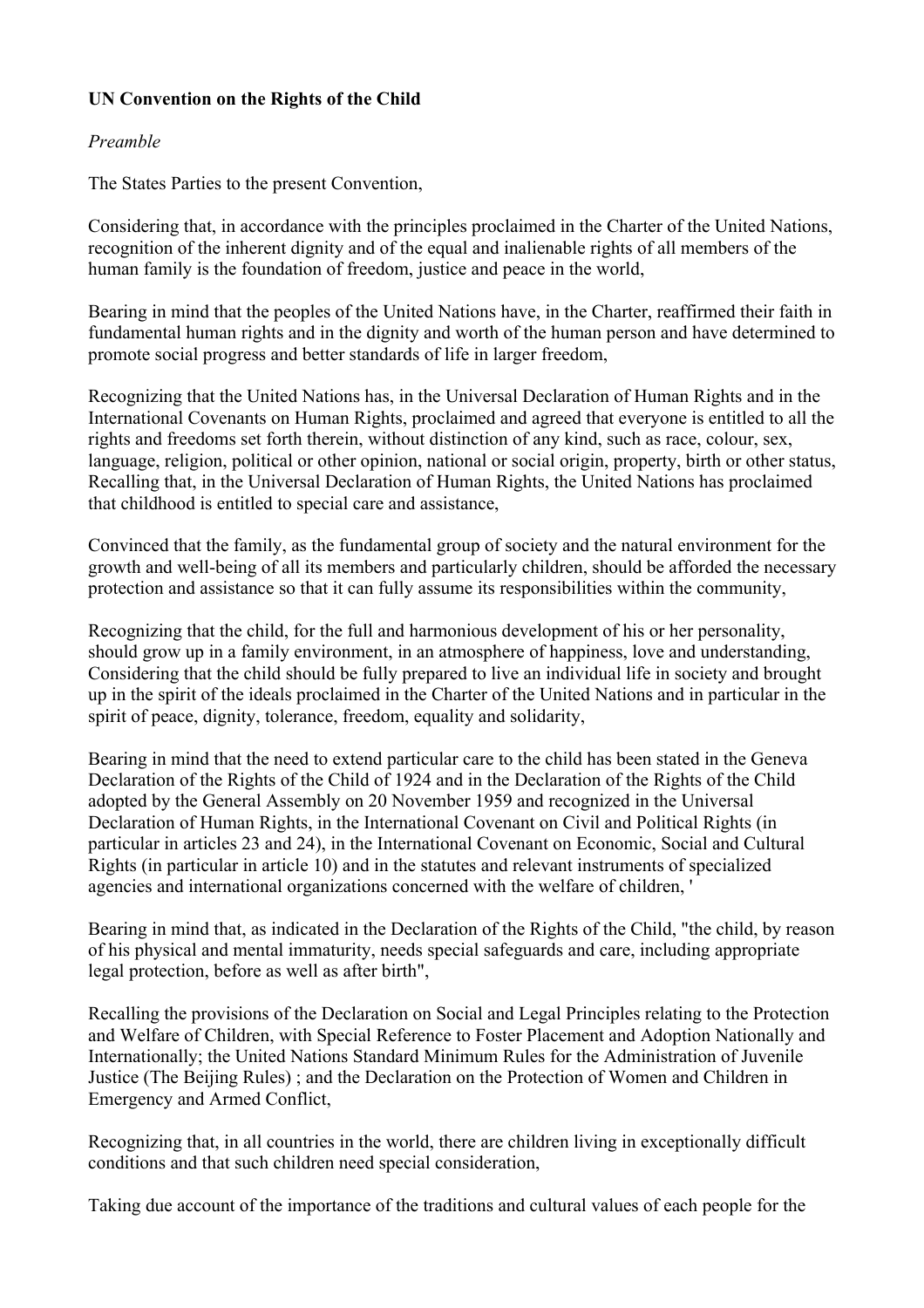protection and harmonious development of the child,

Recognizing the importance of international co-operation for improving the living conditions of children in every country, in particular in the developing countries,

Have agreed as follows:

## *Part I Article 1*

For the purposes of the present Convention, a child means every human being below the age of eighteen years unless under the law applicable to the child, majority is attained earlier.

# *Article 2*

- 1. States Parties shall respect and ensure the rights set forth in the present Convention to each child within their jurisdiction without discrimination of any kind, irrespective of the child's or his or her parent's or legal guardian's race, colour, sex, language, religion, political or other opinion, national, ethnic or social origin, property, disability, birth or other status.
- 2. States Parties shall take all appropriate measures to ensure that the child is protected against all forms of discrimination or punishment on the basis of the status, activities, expressed opinions, or beliefs of the child's parents, legal guardians, or family members.

# *Article 3*

- 1. In all actions concerning children, whether undertaken by public or private social welfare institutions, courts of law, administrative authorities or legislative bodies, the best interests of the child shall be a primary consideration.
- 2. States Parties undertake to ensure the child such protection and care as is necessary for his or her well-being, taking into account the rights and duties of his or her parents, legal guardians, or other individuals legally responsible for him or her, and, to this end, shall take all appropriate legislative and administrative measures.
- 3. States Parties shall ensure that the institutions, services and facilities responsible for the care or protection of children shall conform with the standards established by competent authorities, particularly in the areas of safety, health, in the number and suitability of their staff, as well as competent supervision.

# *Article 4*

States Parties shall undertake all appropriate legislative, administrative and other measures for the implementation of the rights recognized in the present Convention. With regard to economic, social and cultural rights, States Parties shall undertake such measures to the maximum extent of their available resources and, where needed, within the framework of international co-operation.

# *Article 5*

States Parties shall respect the responsibilities, rights and duties of parents or, where applicable, the members of the extended family or community as provided for by local custom, legal guardians or other persons legally responsible for the child, to provide, in a manner consistent with the evolving capacities of the child, appropriate direction and guidance in the exercise by the child of the rights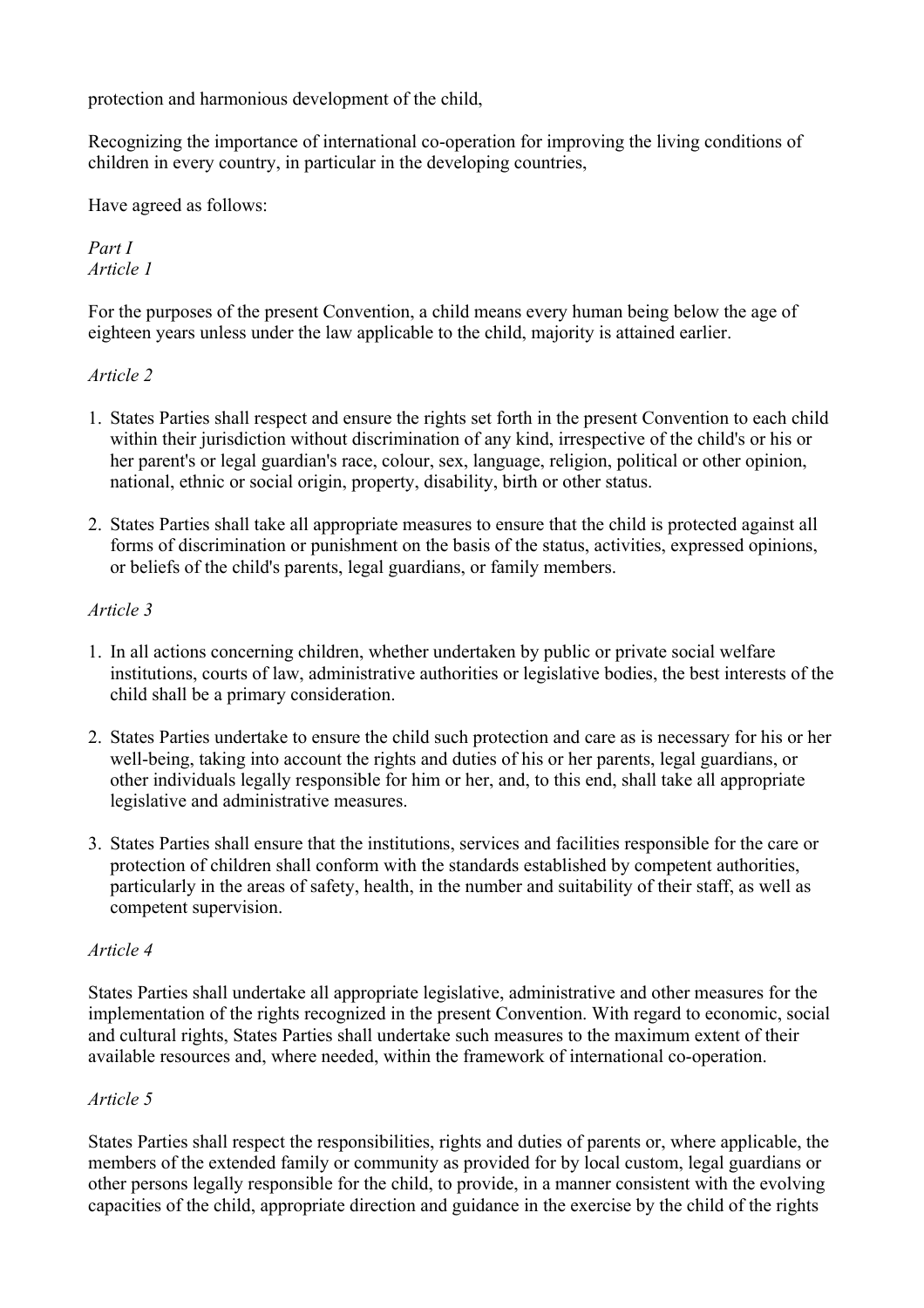recognized in the present Convention.

## *Article 6*

- 1. States Parties recognize that every child has the inherent right to life.
- 2. States Parties shall ensure to the maximum extent possible the survival and development of the child.

## *Article 7*

- 1. The child shall be registered immediately after birth and shall have the right from birth to a name, the right to acquire a nationality and. as far as possible, the right to know and be cared for by his or her parents.
- 2. States Parties shall ensure the implementation of these rights in accordance with their national law and their obligations under the relevant international instruments in this field, in particular where the child would otherwise be stateless.

## *Article 8*

- 1. States Parties undertake to respect the right of the child to preserve his or her identity, including nationality, name and family relations as recognized by law without unlawful interference.
- 2. Where a child is illegally deprived of some or all of the elements of his or her identity, States Parties shall provide appropriate assistance and protection, with a view to re-establishing speedily his or her identity.

### *Article 9*

- 1. States Parties shall ensure that a child shall not be separated from his or her parents against their will, except when competent authorities subject to judicial review determine, in accordance with applicable law and procedures, that such separation is necessary for the best interests of the child. Such determination may be necessary in a particular case such as one involving abuse or neglect of the child by the parents, or one where the parents are living separately and a decision must be made as to the child's place of residence.
- 2. In any proceedings pursuant to paragraph 1 of the present article, all interested parties shall be given an opportunity to participate in the proceedings and make their views known.
- 3. States Parties shall respect the right of the child who is separated from one or both parents to maintain personal relations and direct contact with both parents on a regular basis, except if it is contrary to the child's best interests. 4. Where such separation results from any action initiated by a State Party, such as the detention, imprisonment, exile, deportation or death (including death arising from any cause while the person is in the custody of the State) of one or both parents or of the child, that State Party shall, upon request, provide the parents, the child or, if appropriate, another member of the family with the essential information concerning the whereabouts of the absent member(s) of the family unless the provision of the information would be detrimental to the well-being of the child. States Parties shall further ensure that the submission of such a request shall of itself entail no adverse consequences for the person(s) concerned.

### *Article 10*

1. In accordance with the obligation of States Parties under article 9, paragraph 1, applications by a child or his or her parents to enter or leave a State Party for the purpose of family reunification shall be dealt with by States Parties in a positive, humane and expeditious manner. States Parties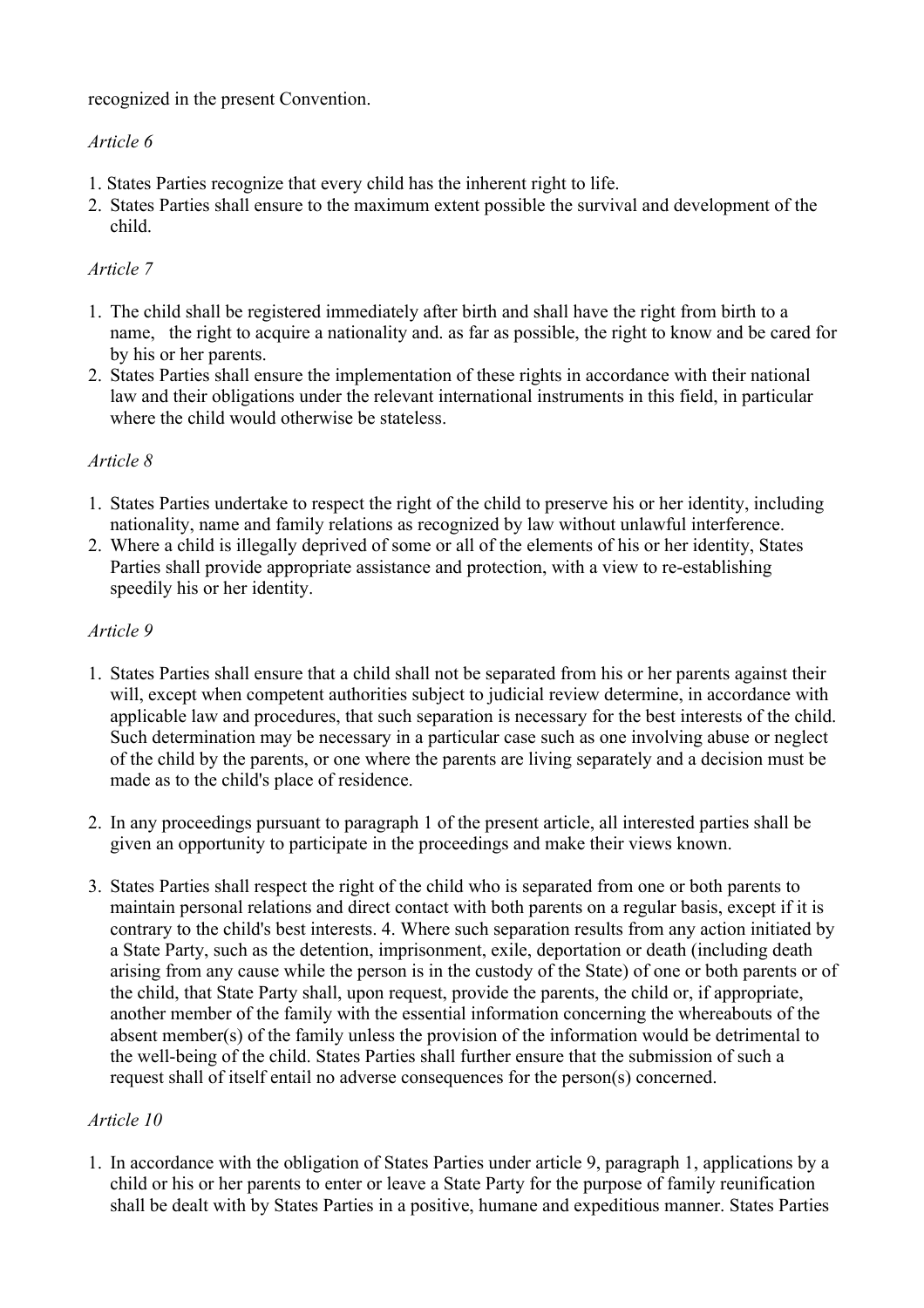shall further ensure that the submission of such a request shall entail no adverse consequences for the applicants and for the members of their family.

2. A child whose parents reside in different States shall have the right to maintain on a regular basis, save in exceptional circumstances personal relations and direct contacts with both parents. Towards that end and in accordance with the obligation of States Parties under article 9, paragraph 1, States Parties shall respect the right of the child and his or her parents to leave any country, including their own and to enter their own country. The right to leave any country shall be subject only to such restrictions as are prescribed by law and which are necessary to protect the national security, public order (ordre public), public health or morals or the rights and freedoms of others and are consistent with the other rights recognized in the present Convention.

## *Article 11*

- 1. States Parties shall take measures to combat the illicit transfer and non-return of children abroad.
- 2. To this end, States Parties shall promote the conclusion of bilateral or multilateral agreements or accession to existing agreements.

## *Article 12*

- 1. States Parties shall assure to the child who is capable of forming his or her own views the right to express those views freely in all matters affecting the child, the views of the child being given due weight in accordance with the age and maturity of the child.
- 2. For this purpose, the child shall in particular be provided the opportunity to be heard in any judicial and administrative proceedings affecting the child, either directly, or through a representative or an appropriate body, in a manner consistent with the procedural rules of national law.

### *Article 13*

- 1. The child shall have the right to freedom of expression; this right shall include freedom to seek, receive and impart information and ideas of all kinds, regardless of frontiers, either orally, in writing or in print, in the form of art, or through any other media of the child's choice.
- 2. The exercise of this right may be subject to certain restrictions, but these shall only be such as are provided by law and are necessary:
	- (a) For respect of the rights or reputations of others; or
	- (b) For the protection of national security or of public order (ordre public), or of public health or morals.

- 1. States Parties shall respect the right of the child to freedom of thought, conscience and religion.
- 2. States Parties shall respect the rights and duties of the parents and, when applicable, legal guardians, to provide direction to the child in the exercise of his or her right in a manner consistent with the evolving capacities of the child.
- 3. Freedom to manifest one's religion or beliefs may be subject only to such limitations as are prescribed by law and are necessary to protect public safety, order, health or morals, or the fundamental rights and freedoms of others.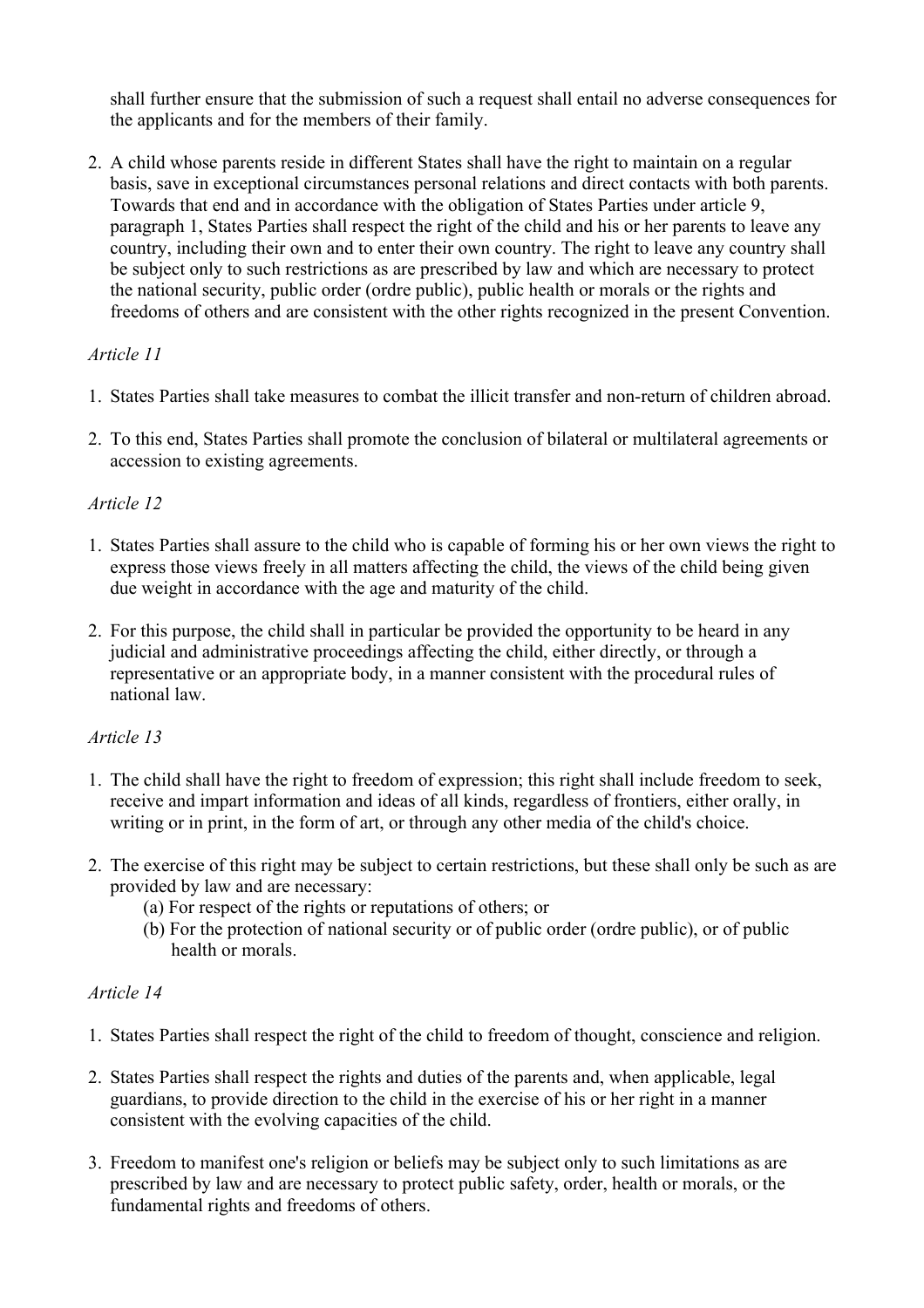- 1. States Parties recognize the rights of the child to freedom of association and to freedom of peaceful assembly.
- 2. No restrictions may be placed on the exercise of these rights other than those imposed in conformity with the law and which are necessary in a democratic society in the interests of national security or public safety, public order (ordre public), the protection of public health or morals or the protection of the rights and freedoms of others.

### *Article 16*

- 1. No child shall be subjected to arbitrary or unlawful interference with his or her privacy, family, home or correspondence, nor to unlawful attacks on his or her honour and reputation.
- 2. The child has the right to the protection of the law against such interference or attacks.

#### *Article 17*

States Parties recognize the important function performed by the mass media and shall ensure that the child has access to information and material from a diversity of national and international sources, especially those aimed at the promotion of his or her social, spiritual and moral well-being and physical and mental health. To this end, States Parties shall:

(a) Encourage the mass media to disseminate information and material of social and cultural benefit to the child and in accordance with the spirit of article 29;

(b) Encourage international co-operation in the production, exchange and dissemination of such information and material from a diversity of cultural, national and international sources;

- (c)Encourage the production and dissemination of children's books;
- (d)Encourage the mass media to have particular regard to the linguistic needs of the child who belongs to a minority group or who is indigenous;
- (e) Encourage the development of appropriate guidelines for the protection of the child from information and material injurious to his or her well-being, bearing in mind the provisions of articles 13 and 18.

- 1. States Parties shall use their best efforts to ensure recognition of the principle that both parents have common responsibilities for the upbringing and development of the child. Parents or, as the case may be, legal guardians, have the primary responsibility for the upbringing and development of the child. The best interests of the child will be their basic concern.
- 2. For the purpose of guaranteeing and promoting the rights set forth in the present Convention, States Parties shall render appropriate assistance to parents and legal guardians in the performance of their child-rearing responsibilities and shall ensure the development of institutions, facilities and services for the care of children.
- 3. States Parties shall take all appropriate measures to ensure that children of working parents have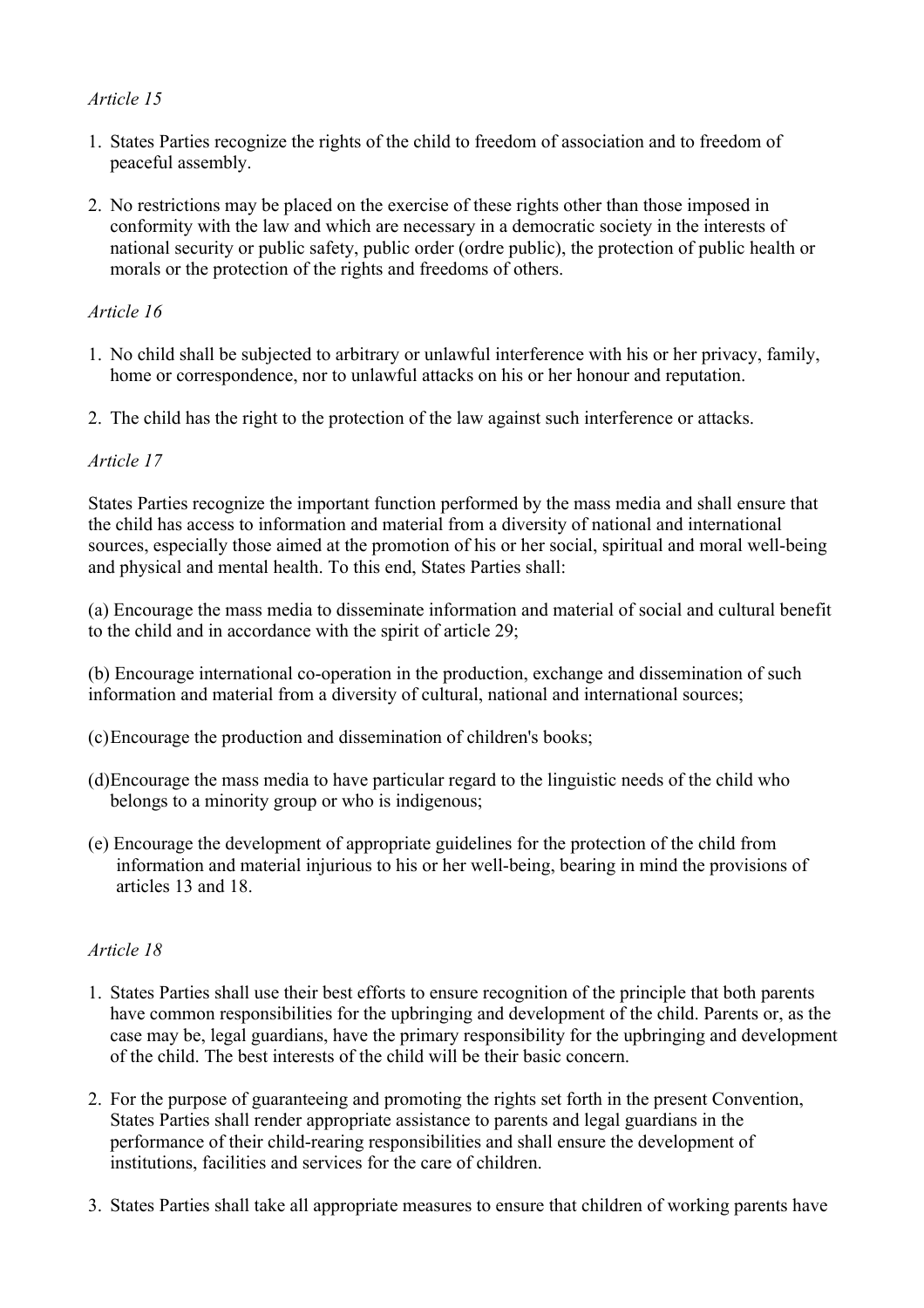the right to benefit from child-care services and facilities for which they are eligible.

## *Article 19*

- 1. States Parties shall take all appropriate legislative, administrative, social and educational measures to protect the child from all forms of physical or mental violence, injury or abuse, neglect or negligent treatment, maltreatment or exploitation, including sexual abuse, while in the care of parent(s), legal guardian(s) or any other person who has the care of the child.
- 2. Such protective measures should, as appropriate, include effective procedures for the establishment of social programmes to provide necessary support for the child and for those who have the care of the child, as well as for other forms of prevention and for identification, reporting, referral, investigation, treatment and follow-up of instances of child maltreatment described heretofore, and, as appropriate, for judicial involvement.

## *Article 20*

- 1. A child temporarily or permanently deprived of his or her family environment, or in whose own best interests cannot be allowed to remain in that environment, shall be entitled to special protection and assistance provided by the State.
- 2. States Parties shall in accordance with their national laws ensure alternative care for such a child.
- 3. Such care could include, inter alia, foster placement, kafalah of Islamic law, adoption or if necessary placement in suitable institutions for the care of children. When considering solutions, due regard shall be paid to the desirability of continuity in a child's upbringing and to the child's ethnic, religious, cultural and linguistic background.

### *Article 21*

States Parties that recognize and/or permit the system of adoption shall ensure that the best interests of the child shall be the paramount consideration and they shall:

(a) Ensure that the adoption of a child is authorized only by competent authorities who determine, in accordance with applicable law and procedures and on the basis of all pertinent and reliable information, that the adoption is permissible in view of the child's status concerning parents, relatives and legal guardians and that, if required, the persons concerned have given their informed consent to the adoption on the basis of such counselling as may be necessary;

(b) Recognize that inter-country adoption may be considered as an alternative means of child's care, if the child cannot be placed in a foster or an adoptive family or cannot in any suitable manner be cared for in the child's country of origin; (c) Ensure that the child concerned by inter-country adoption enjoys safeguards and standards equivalent to those existing in the case of national adoption;

(d)Take all appropriate measures to ensure that, in inter-country adoption, the placement does not result in improper financial gain for those involved in it;

(e) Promote, where appropriate, the objectives of the present article by concluding bilateral or multilateral arrangements or agreements and endeavour, within this framework, to ensure that the placement of the child in another country is carried out by competent authorities or organs.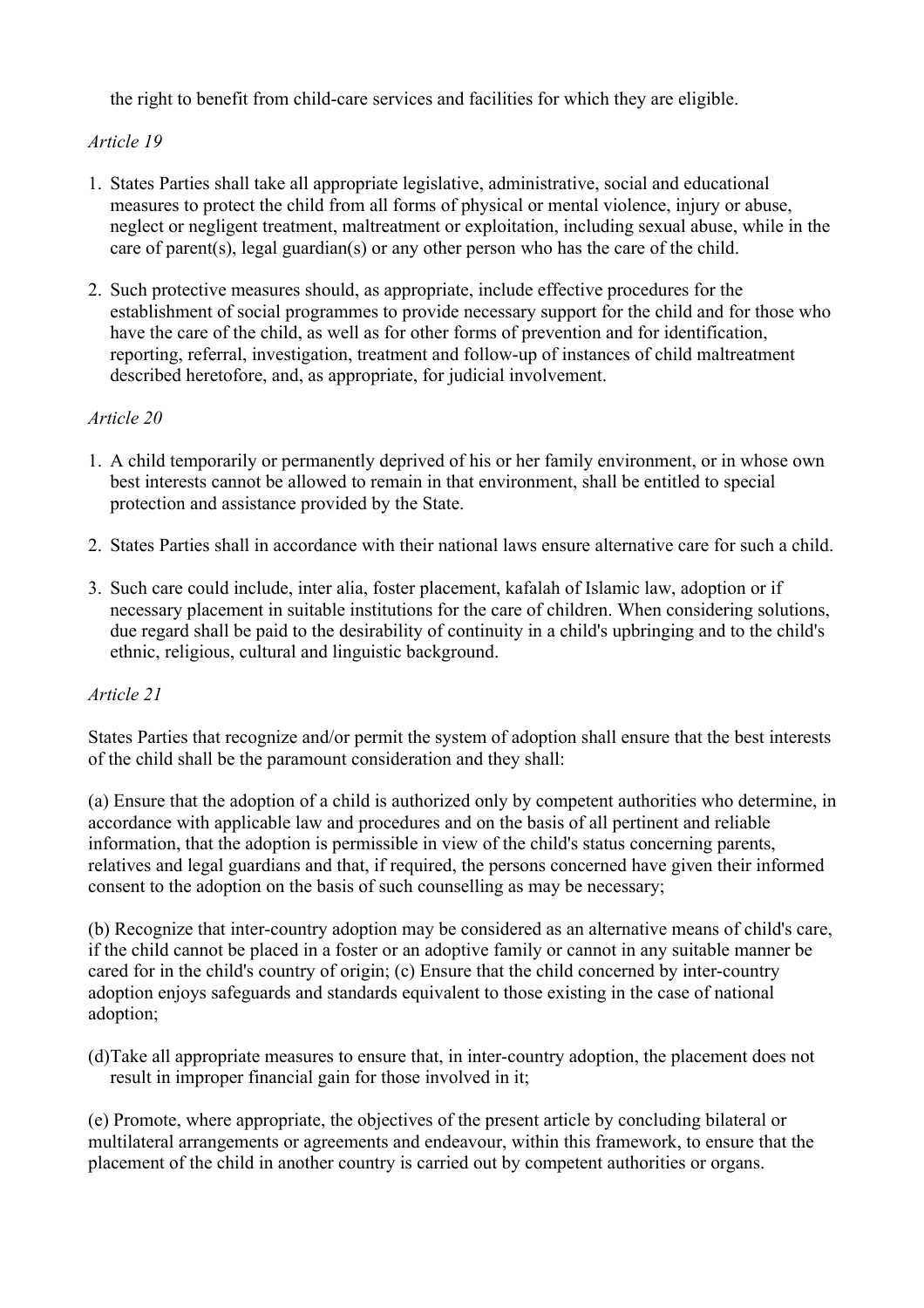- 1. States Parties shall take appropriate measures to ensure that a child who is seeking refugee status or who is considered a refugee in accordance with applicable international or domestic law and procedures shall, whether unaccompanied or accompanied by his or her parents or by any other person, receive appropriate protection and humanitarian assistance in the enjoyment of applicable rights set forth in the present Convention and in other international human rights or humanitarian instruments to which the said States are Parties.
- 2. For this purpose, States Parties shall provide, as they consider appropriate, co-operation in any efforts by the United Nations and other competent intergovernmental organizations or nongovernmental organizations co-operating with the United Nations to protect and assist such a child and to trace the parents or other members of the family of any refugee child in order to obtain information necessary for reunification with his or her family. In cases where no parents or other members of the family can be found, the child shall be accorded the same protection as any other child permanently or temporarily deprived of his or her family environment for any reason, as set forth in the present Convention.

### *Article 23*

- 1. States Parties recognize that a mentally or physically disabled child should enjoy a full and decent life, in conditions which ensure dignity, promote self-reliance and facilitate the child's active participation in the community.
- 2. States Parties recognize the right of the disabled child to special care and shall encourage and ensure the extension, subject to available resources, to the eligible child and those responsible for his or her care, of assistance for which application is made and which is appropriate to the child's condition and to the circumstances of the parents or others caring for the child. 3. Recognizing the special needs of a disabled child, assistance extended in accordance with paragraph 2 of the present article shall be provided free of charge, whenever possible, taking into account the financial resources of the parents or others caring for the child and shall be designed to ensure that the disabled child has effective access to and receives education, training, health care services, rehabilitation services, preparation for employment and recreation opportunities in a manner conducive to the child's achieving the fullest possible social integration and individual development, including his or her cultural and spiritual development.
- 4. States Parties shall promote, in the spirit of international cooperation, the exchange of appropriate information in the field of preventive health care and of medical, psychological and functional treatment of disabled children, including dissemination of and access to information concerning methods of rehabilitation, education and vocational services, with the aim of enabling States Parties to improve their capabilities and skills and to widen their experience in these areas. In this regard, particular account shall be taken of the needs of developing countries.

- 1. States Parties recognize the right of the child to the enjoyment of the highest attainable standard of health and to facilities for the treatment of illness and rehabilitation of health. States Parties shall strive to ensure that no child is deprived of his or her right of access to such health care services.
- 2. States Parties shall pursue full implementation of this right and, in particular, shall take appropriate measures: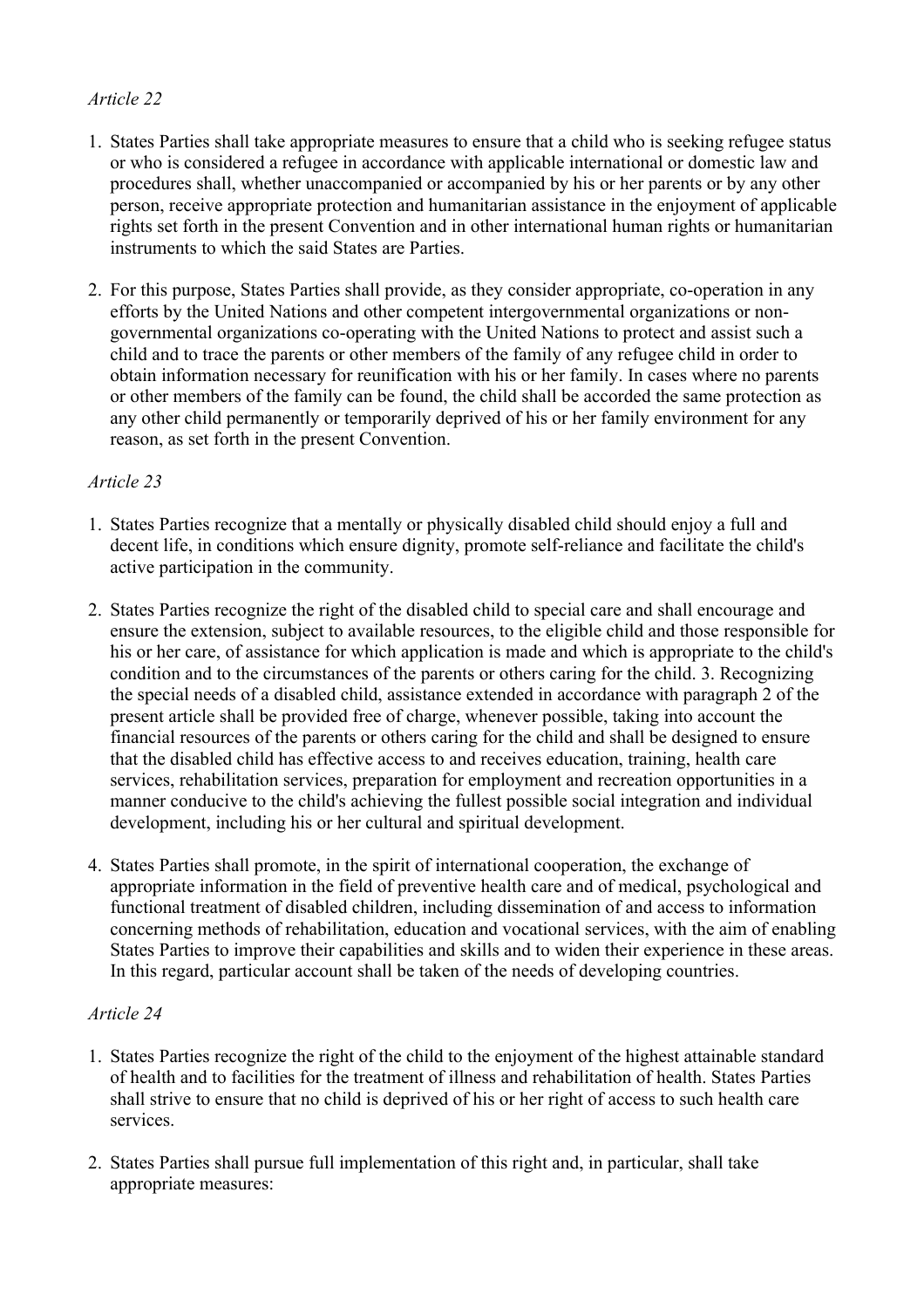(a) To diminish infant and child mortality;

(b) To ensure the provision of necessary medical assistance and health care to all children with emphasis on the development of primary health care;

- (c)To combat disease and malnutrition, including within the framework of primary health care, through, inter alia, the application of readily available technology and through the provision of adequate nutritious foods and clean drinking-water, taking into consideration the dangers and risks of environmental pollution;
- (d)To ensure appropriate pre-natal and post-natal health care for mothers;

(e) To ensure that all segments of society, in particular parents and children, are informed, have access to education and are supported in the use of basic knowledge of child health and nutrition, the advantages of breastfeeding, hygiene and environmental sanitation and the prevention of accidents;

(f) To develop preventive health care, guidance for parents and family planning education and services.

- 3. States Parties shall take all effective and appropriate measures with a view to abolishing traditional practices prejudicial to the health of children.
- 4. States Parties undertake to promote and encourage international co-operation with a view to achieving progressively the full realization of the right recognized in the present article. In this regard, particular account shall be taken of the needs of developing countries.

### *Article 25*

States Parties recognize the right of a child who has been placed by the competent authorities for the purposes of care, protection or treatment of his or her physical or mental health, to a periodic review of the treatment provided to the child and all other circumstances relevant to his or her placement.

### *Article 26*

- 1. States Parties shall recognize for every child the right to benefit from social security, including social insurance and shall take the necessary measures to achieve the full realization of this right in accordance with their national law.
- 2. The benefits should, where appropriate, be granted, taking into account the resources and the circumstances of the child and persons having responsibility for the maintenance of the child, as well as any other consideration relevant to an application for benefits made by or on behalf of the child.

- 1. States Parties recognize the right of every child to a standard of living adequate for the child's physical, mental, spiritual, moral and social development.
- 2. The parent(s) or others responsible for the child have the primary responsibility to secure, within their abilities and financial capacities, the conditions of living necessary for the child's development.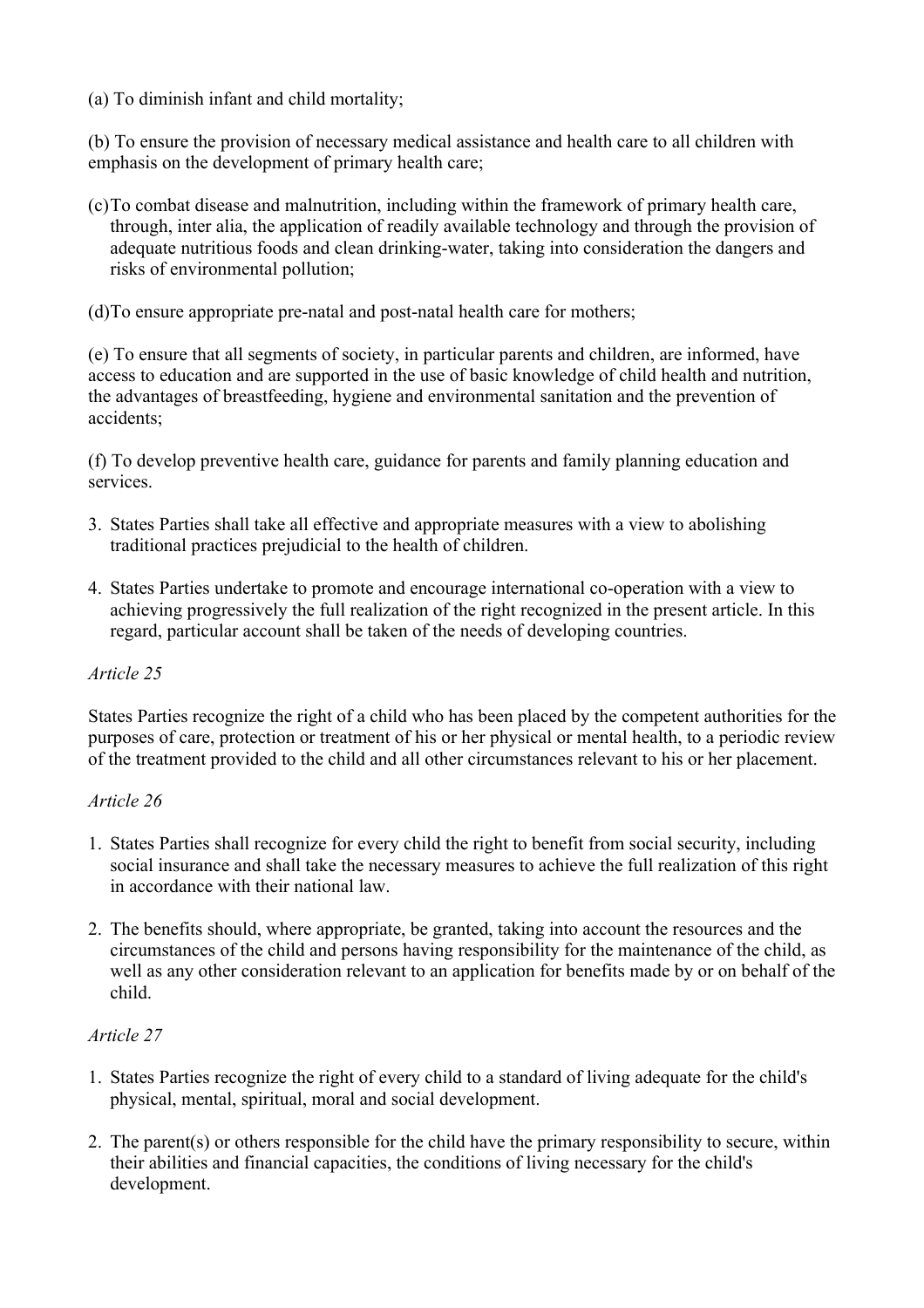- 3. States Parties, in accordance with national conditions and within their means, shall take appropriate measures to assist parents and others responsible for the child to implement this right and shall in case of need provide material assistance and support programmes, particularly with regard to nutrition, clothing and housing.
- 4. States Parties shall take all appropriate measures to secure the recovery of maintenance for the child from the parents or other persons having financial responsibility for the child, both within the State Party and from abroad. In particular, where the person having financial responsibility for the child lives in a State different from that of the child, States Parties shall promote the accession to international agreements or the conclusion of such agreements, as well as the making of other appropriate arrangements.

- 1. States Parties recognize the right of the child to education and with a view to achieving this right progressively and on the basis of equal opportunity, they shall, in particular:
- (a) Make primary education compulsory and available free to all;

(b) Encourage the development of different forms of secondary education, including general and vocational education, make them available and accessible to every child and take appropriate measures such as the introduction of free education and offering financial assistance in case of need;

- (c)Make higher education accessible to all on the basis of capacity by every appropriate means;
- (d)Make educational and vocational information and guidance available and accessible to all children;
- (e) Take measures to encourage regular attendance at schools and the reduction of drop-out rates.
- 2. States Parties shall take all appropriate measures to ensure that school discipline is administered in a manner consistent with the child's human dignity and in conformity with the present Convention.
- 3. States Parties shall promote and encourage international cooperation in matters relating to education, in particular with a view to contributing to the elimination of ignorance and illiteracy throughout the world and facilitating access to scientific and technical knowledge and modern teaching methods. In this regard, particular account shall be taken of the needs of developing countries.

### *Article 29*

1. States Parties agree that the education of the child shall be directed to:

(a) The development of the child's personality, talents and mental and physical abilities to their fullest potential;

(b) The development of respect for human rights and fundamental freedoms, and for the principles enshrined in the Charter of the United Nations;

(c) The development of respect for the child's parents, his or her own cultural identity, language and values, for the national values of the country in which the child is living, the country from which he or she may originate, and for civilizations different from his or her own;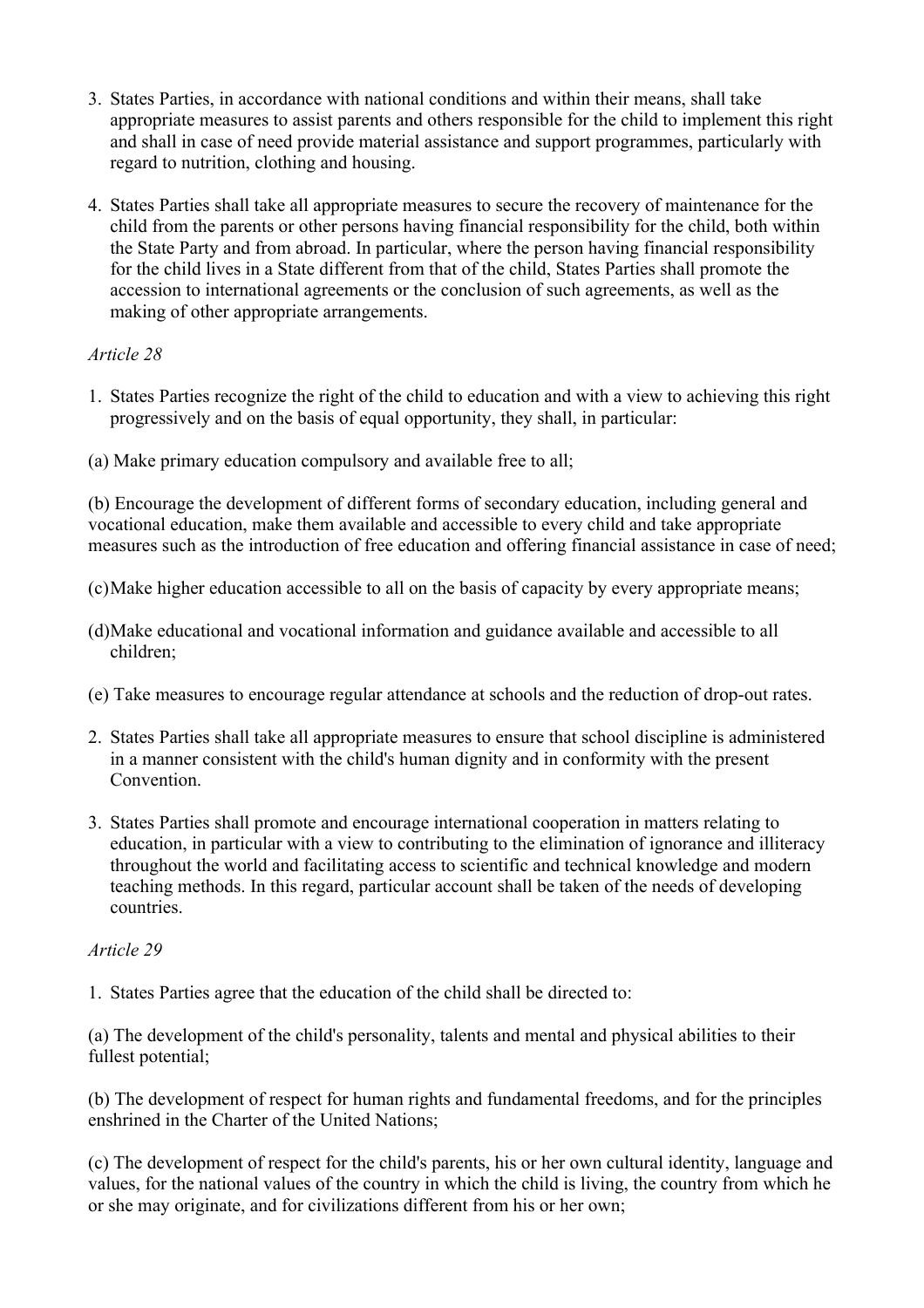- (d)The preparation of the child for responsible life in a free society, in the spirit of understanding, peace, tolerance, equality of sexes, and friendship among all peoples, ethnic, national and religious groups and persons of indigenous origin;
- (e) The development of respect for the natural environment.
- 2. No part of the present article or article 28 shall be construed so as to interfere with the liberty of individuals and bodies to establish and direct educational institutions, subject always to the observance of the principle set forth in paragraph 1 of the present article and to the requirements that the education given in such institutions shall conform to such minimum standards as may be laid down by the State.

In those States in which ethnic, religious or linguistic minorities or persons of indigenous origin exist, a child belonging to such a minority or who is indigenous shall not be denied the right, in community with other members of his or her group, to enjoy his or her own culture, to profess and practise his or her own religion, or to use his or her own language.

## *Article 31*

- 1. States Parties recognize the right of the child to rest and leisure, to engage in play and recreational activities appropriate to the age of the child and to participate freely in cultural life and the arts.
- 2. States Parties shall respect and promote the right of the child to participate fully in cultural and artistic life and shall encourage the provision of appropriate and equal opportunities for cultural, artistic, recreational and leisure activity.

# *Article 32*

- 1. States Parties recognize the right of the child to be protected from economic exploitation and from performing any work that is likely to be hazardous or to interfere with the child's education, or to be harmful to the child's health or physical, mental, spiritual, moral or social development.
- 2. States Parties shall take legislative, administrative, social and educational measures to ensure the implementation of the present article. To this end and having regard to the relevant provisions of other international instruments, States Parties shall in particular:
	- (a)Provide for a minimum age or minimum ages for admission to employment;
	- (b)Provide for appropriate regulation of the hours and conditions of employment;
	- (c)Provide for appropriate penalties or other sanctions to ensure the effective enforcement of the present article.

### *Article 33*

States Parties shall take all appropriate measures, including legislative, administrative, social and educational measures, to protect children from the illicit use of narcotic drugs and psychotropic substances as defined in the relevant international treaties and to prevent the use of children in the illicit production and trafficking of such substances.

### *Article 34*

States Parties undertake to protect the child from all forms of sexual exploitation and sexual abuse. For these purposes, States Parties shall in particular take all appropriate national, bilateral and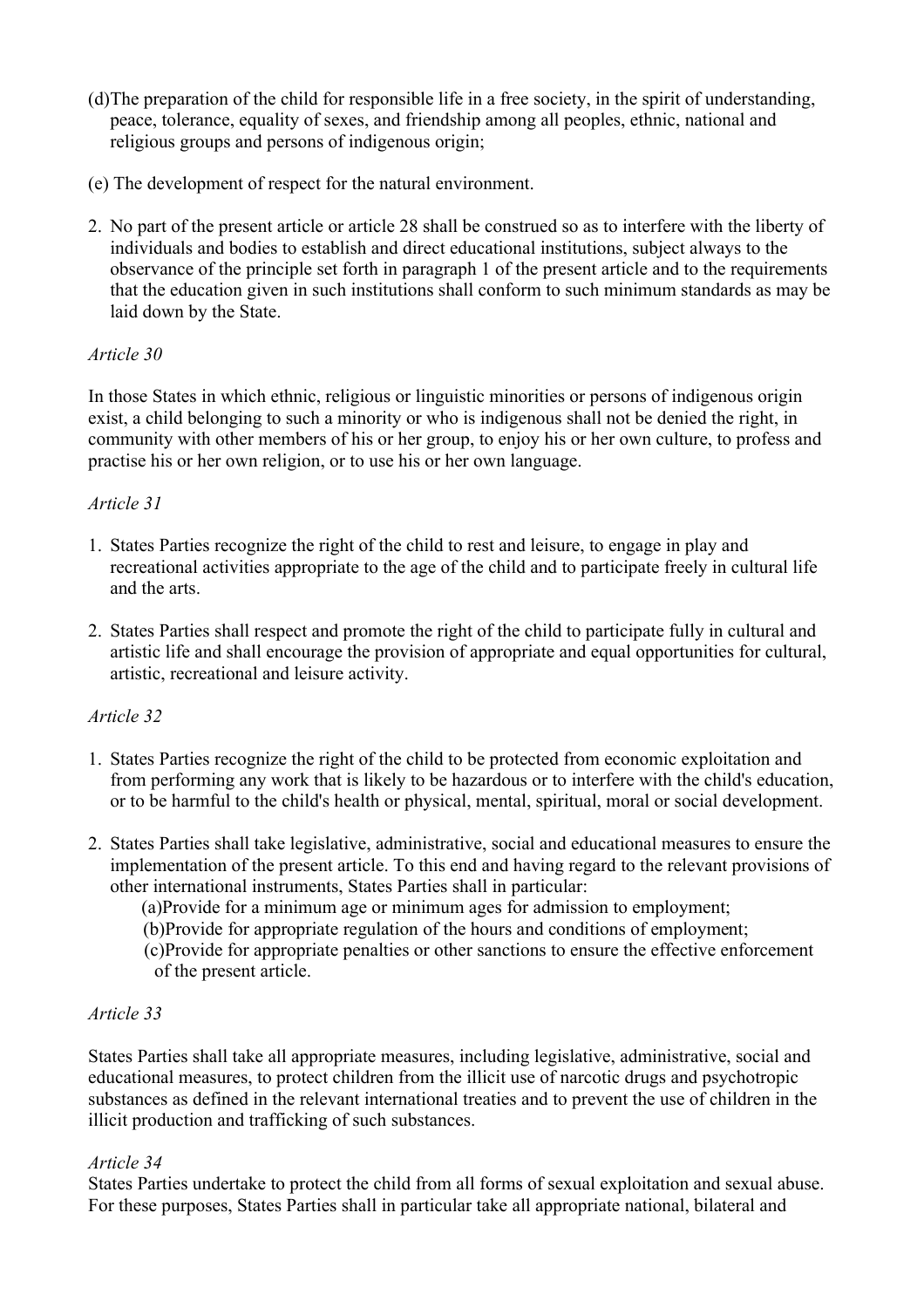multilateral measures to prevent:

(a) The inducement or coercion of a child to engage in any unlawful sexual activity;

(b) The exploitative use of children in prostitution or other unlawful sexual practices;

(c)The exploitative use of children in pornographic performances and materials.

#### *Article 35*

States Parties shall take all appropriate national, bilateral and multilateral measures to prevent the abduction of, the sale of or traffic in children for any purpose or in any form.

### *Article 36*

States Parties shall protect the child against all other forms of exploitation prejudicial to any aspects of the child's welfare.

### *Article 37*

States Parties shall ensure that:

(a) No child shall be subjected to torture or other cruel, inhuman or degrading treatment or punishment. Neither capital punishment nor life imprisonment without possibility of release shall be imposed for offences committed by persons below eighteen years of age;

(b) No child shall be deprived of his or her liberty unlawfully or arbitrarily. The arrest, detention or imprisonment of a child shall be in conformity with the law and shall be used only as a measure of last resort and for the shortest appropriate period of time;

- (c)Every child deprived of liberty shall be treated with humanity and respect for the inherent dignity of the human person and in a manner which takes into account the needs of persons of his or her age. In particular, every child deprived of liberty shall be separated from adults unless it is considered in the child's best interest not to do so and shall have the right to maintain contact with his or her family through correspondence and visits, save in exceptional circumstances;
- (d)Every child deprived of his or her liberty shall have the right to prompt access to legal and other appropriate assistance, as well as the right to challenge the legality of the deprivation of his or her liberty before a court or other competent, independent and impartial authority and to a prompt decision on any such action.

- 1. States Parties undertake to respect and to ensure respect for rules of international humanitarian law applicable to them in armed conflicts which are relevant to the child.
- 2. States Parties shall take all feasible measures to ensure that persons who have not attained the age of fifteen years do not take a direct part in hostilities.
- 3. States Parties shall refrain from recruiting any person who has not attained the age of fifteen years into their armed forces. In recruiting among those persons who have attained the age of fifteen years but who have not attained the age of eighteen years, States Parties shall endeavour to give priority to those who are oldest.
- 4. In accordance with their obligations under international humanitarian law to protect the civilian population in armed conflicts, States Parties shall take all feasible measures to ensure protection and care of children who are affected by an armed conflict.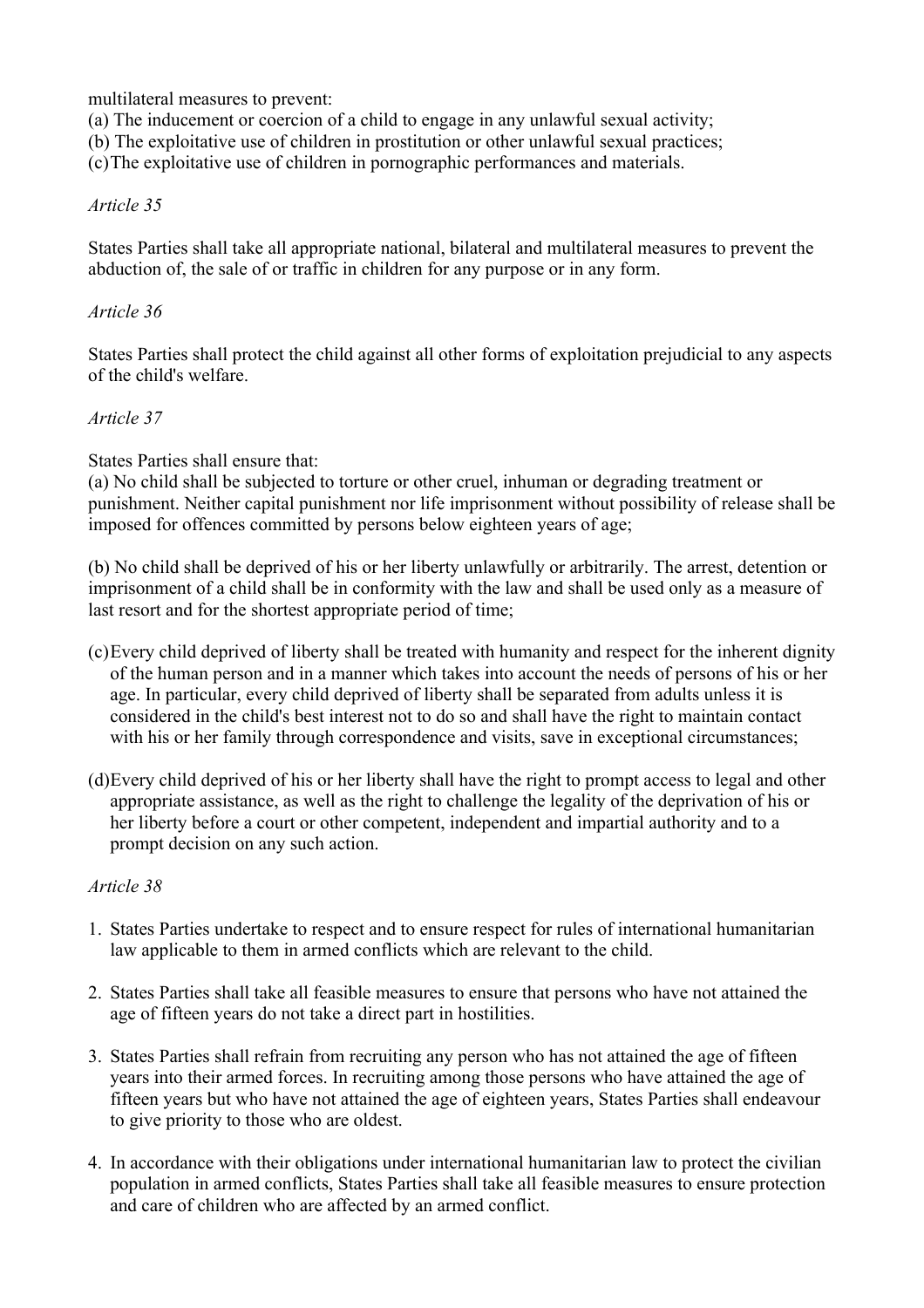States Parties shall take all appropriate measures to promote physical and psychological recovery and social reintegration of a child victim of: any form of neglect, exploitation, or abuse; torture or any other form of cruel, inhuman or degrading treatment or punishment; or armed conflicts. Such recovery and reintegration shall take place in an environment which fosters the health, self-respect and dignity of the child.

#### *Article 40*

- 1. States Parties recognize the right of every child alleged as, accused of, or recognized as having infringed the penal law to be treated in a manner consistent with the promotion of the child's sense of dignity and worth, which reinforces the child's respect for the human rights and fundamental freedoms of others and which takes into account the child's age and the desirability of promoting the child's reintegration and the child's assuming a constructive role in society.
- 2. To this end and having regard to the relevant provisions of international instruments, States Parties shall, in particular, ensure that:

(a) No child shall be alleged as, be accused of, or recognized as having infringed the penal law by reason of acts or omissions that were not prohibited by national or international law at the time they were committed;

(b) Every child alleged as or accused of having infringed the penal law has at least the following guarantees:

- (i) To be presumed innocent until proven guilty according to law;
- (ii)To be informed promptly and directly of the charges against him or her, and, if appropriate, through his or her parents or legal guardians and to have legal or other appropriate assistance in the preparation and presentation of his or her defence;
- (iii)To have the matter determined without delay by a competent, independent and impartial authority or judicial body in a fair hearing according to law, in the presence of legal or other appropriate assistance and, unless it is considered not to be in the best interest of the child, in particular, taking into account his or her age or situation, his or her parents or legal guardians;
- (iv)Not to be compelled to give testimony or to confess guilt; to examine or have examined adverse witnesses and to obtain the participation and examination of witnesses on his or her behalf under conditions of equality;
- (v)If considered to have infringed the penal law, to have this decision and any measures imposed in consequence thereof reviewed by a higher competent, independent and impartial authority or judicial body according to law;
- (vi)To have the free assistance of an interpreter if the child cannot understand or speak the language used;
- (vii)To have his or her privacy fully respected at all stages of the proceedings. 3. States Parties shall seek to promote the establishment of laws, procedures, authorities and institutions specifically applicable to children alleged as, accused of, or recognized as having infringed the penal law, and, in particular: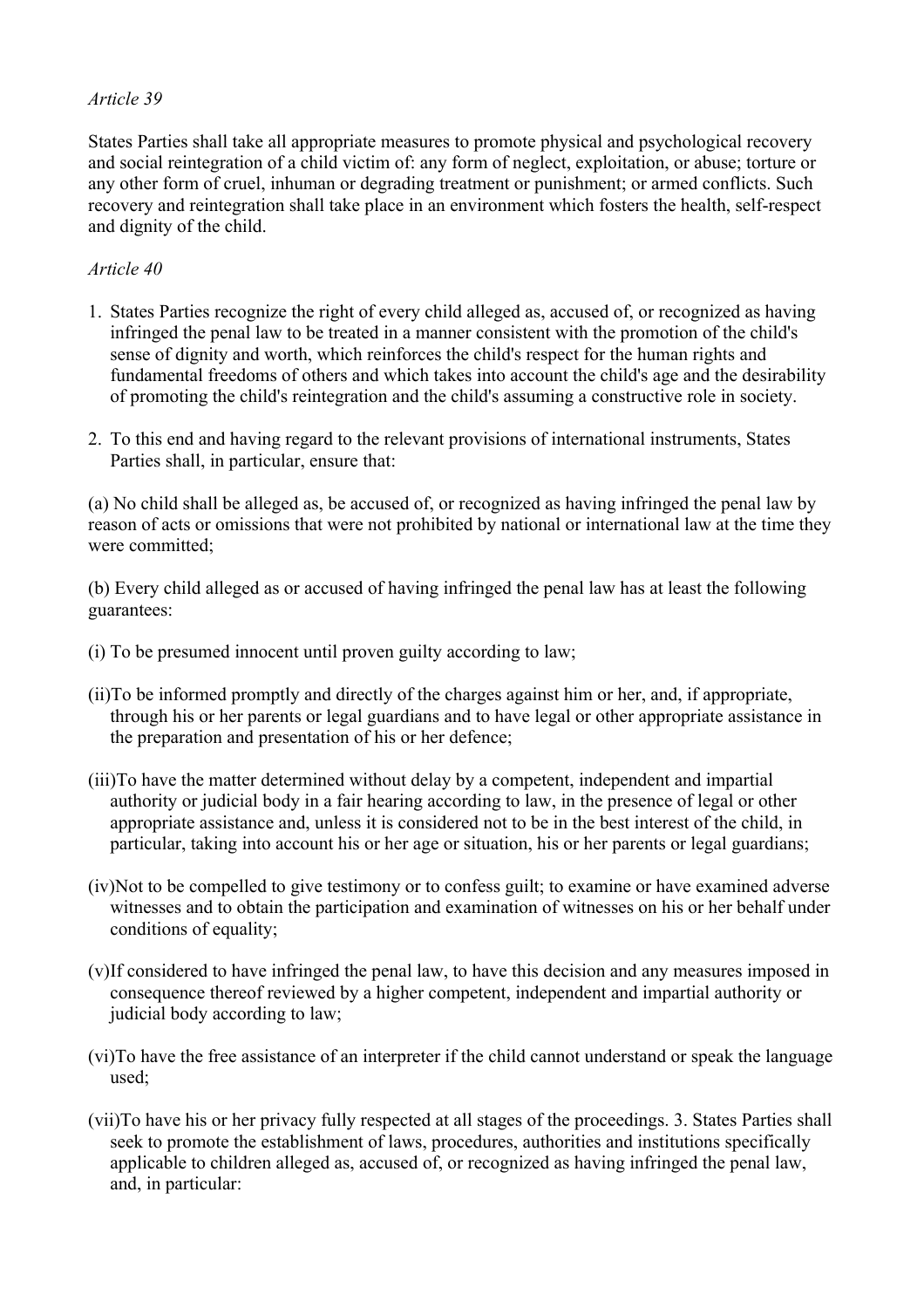(a) The establishment of a minimum age below which children shall be presumed not to have the capacity to infringe the penal law;

(b) Whenever appropriate and desirable, measures for dealing with such children without resorting to judicial proceedings, providing that human rights and legal safeguards are fully respected.

4. A variety of dispositions, such as care, guidance and supervision orders; counselling; probation; foster care; education and vocational training programmes and other alternatives to institutional care shall be available to ensure that children are dealt with in a manner appropriate to their wellbeing and proportionate both to their circumstances and the offence.

### *Article 41*

Nothing in the present Convention shall affect any provisions which are more conducive to the realization of the rights of the child and which may be contained in:

- (a) The law of a State party; or
- (b) International law in force for that State.

#### *Part II Article 42*

States Parties undertake to make the principles and provisions of the Convention widely known, by appropriate and active means, to adults and children alike.

- 1. For the purpose of examining the progress made by States Parties in achieving the realization of the obligations undertaken in the present Convention, there shall be established a Committee on the Rights of the Child, which shall carry out the functions hereinafter provided.
- 2. The Committee shall consist of ten experts of high moral standing and recognized competence in the field covered by this Convention. The members of the Committee shall be elected by States Parties from among their nationals and shall serve in their personal capacity, consideration being given to equitable geographical distribution, as well as to the principal legal systems.
- 3. The members of the Committee shall be elected by secret ballot from a list of persons nominated by States Parties. Each State Party may nominate one person from among its own nationals.
- 4. The initial election to the Committee shall be held no later than six months after the date of the entry into force of the present Convention and thereafter every second year. At least four months before the date of each election, the Secretary-General of the United Nations shall address a letter to States Parties inviting them to submit their nominations within two months. The Secretary-General shall subsequently prepare a list in alphabetical order of all persons thus nominated, indicating States Parties which have nominated them and shall submit it to the States Parties to the present Convention.
- 5. The elections shall be held at meetings of States Parties convened by the Secretary-General at United Nations Headquarters. At those meetings, for which two thirds of States Parties shall constitute a quorum, the persons elected to the Committee shall be those who obtain the largest number of votes and an absolute majority of the votes of the representatives of States Parties present and voting.
- 6. The members of the Committee shall be elected for a term of four years. They shall be eligible for re-election if renominated. The term of five of the members elected at the first election shall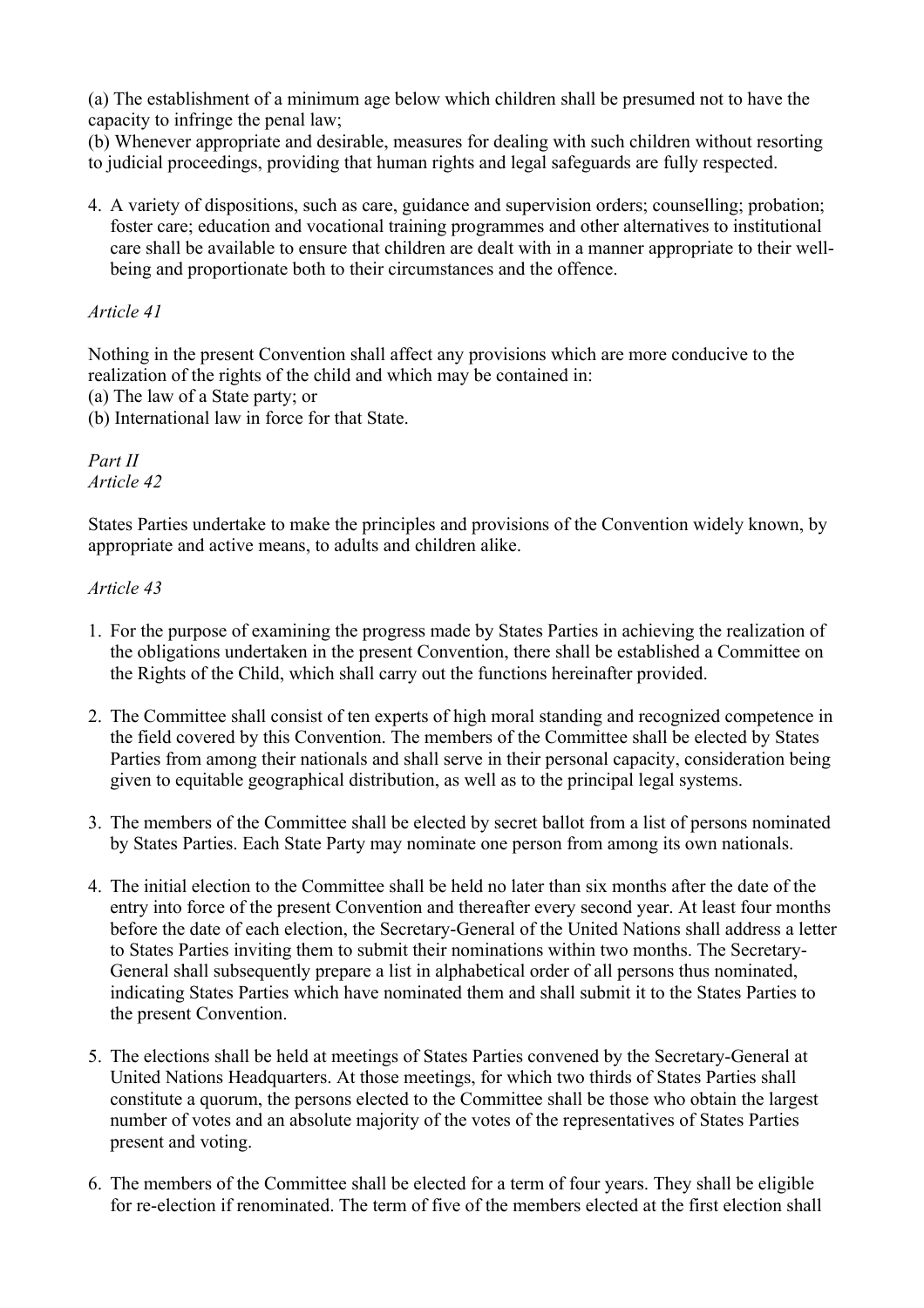expire at the end of two years; immediately after the first election, the names of these five members shall be chosen by lot by the Chairman of the meeting.

- 7. If a member of the Committee dies or resigns or declares that for any other cause he or she can no longer perform the duties of the Committee, the State Party which nominated the member shall appoint another expert from among its nationals to serve for the remainder of the term, subject to the approval of the Committee.
- 8. The Committee shall establish its own rules of procedure.
- 9. The Committee shall elect its officers for a period of two years.
- 10.The meetings of the Committee shall normally be held at United Nations Headquarters or at any other convenient place as determined by the Committee. The Committee shall normally meet annually. The duration of the meetings of the Committee shall be determined and reviewed, if necessary, by a meeting of the States Parties to the present Convention, subject to the approval of the General Assembly.
- 11.The Secretary-General of the United Nations shall provide the necessary staff and facilities for the effective performance of the functions of the Committee under the present Convention.
- 12.With the approval of the General Assembly, the members of the Committee established under the present Convention shall receive emoluments from United Nations resources on such terms and conditions as the Assembly may decide.

- 1. States Parties undertake to submit to the Committee, through the Secretary-General of the United Nations, reports on the measures they have adopted which give effect to the rights recognized herein and on the progress made on the enjoyment of those rights:
	- (a) Within two years of the entry into force of the Convention for the State Party concerned;
	- (b) Thereafter every five years.
- 2. Reports made under the present article shall indicate factors and difficulties, if any, affecting the degree of fulfilment of the obligations under the present Convention. Reports shall also contain sufficient information to provide the Committee with a comprehensive understanding of the implementation of the Convention in the country concerned.
- 3. A State Party which has submitted a comprehensive initial report to the Committee need not, in its subsequent reports submitted in accordance with paragraph 1 (b) of the present article, repeat basic information previously provided.
- 4. The Committee may request from States Parties further information relevant to the implementation of the Convention.
- 5. The Committee shall submit to the General Assembly, through the Economic and Social Council, every two years, reports on its activities.
- 6. States Parties shall make their reports widely available to the public in their own countries.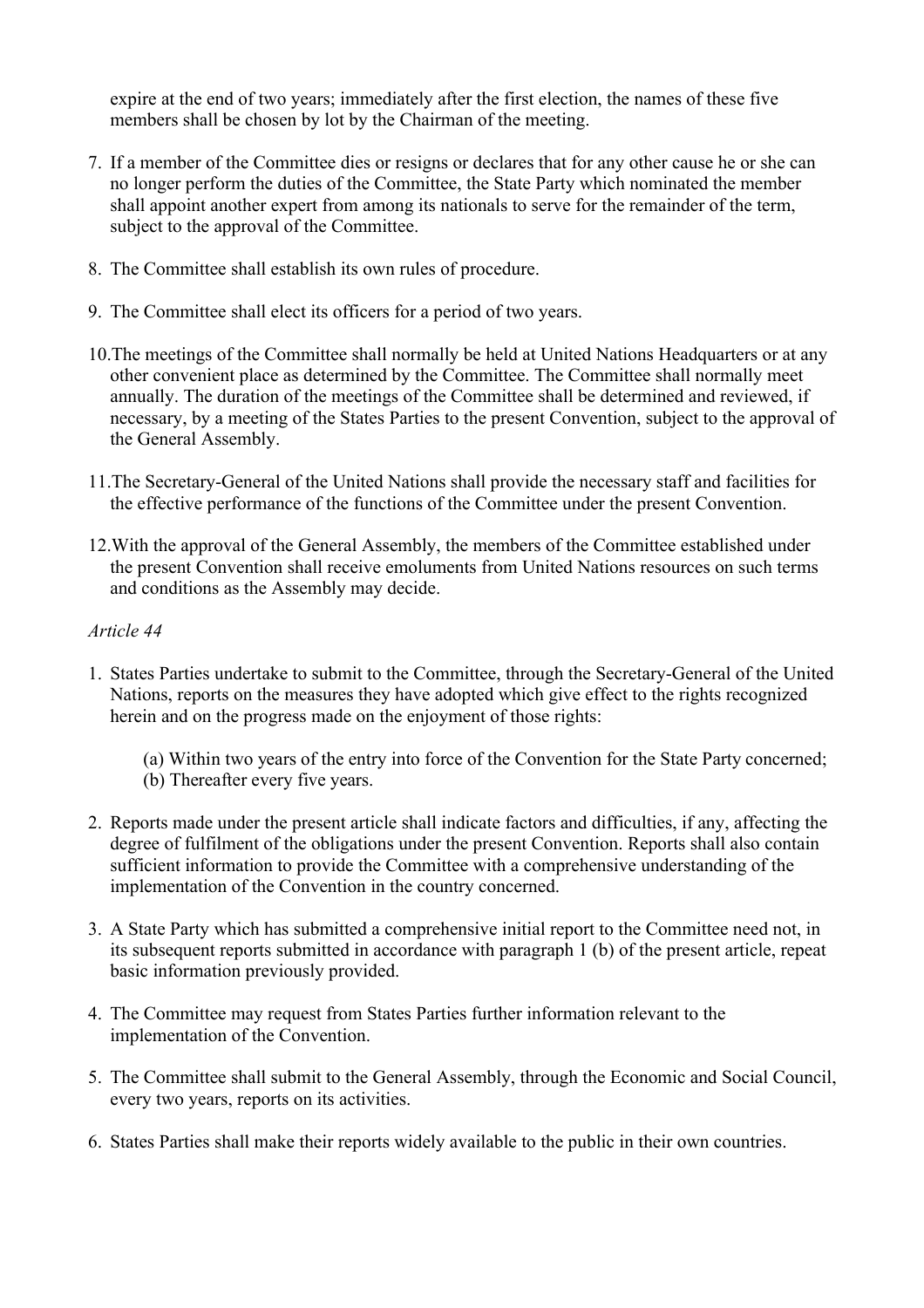In order to foster the effective implementation of the Convention and to encourage international cooperation in the field covered by the Convention:

(a) The specialized agencies, the United Nations Children's Fund and other United Nations organs shall be entitled to be represented at the consideration of the implementation of such provisions of the present Convention as fall within the scope of their mandate. The Committee may invite the specialized agencies, the United Nations Children's Fund and other competent bodies as it may consider appropriate to provide expert advice on the implementation of the Convention in areas falling within the scope of their respective mandates. The Committee may invite the specialized agencies, the United Nations Children's Fund and other United Nations organs to submit reports on the implementation of the Convention in areas falling within the scope of their activities;

(b) The Committee shall transmit, as it may consider appropriate, to the specialized agencies, the United Nations Children's Fund and other competent bodies, any reports from States Parties that contain a request, or indicate a need, for technical advice or assistance, along with the Committee's observations and suggestions, if any, on these requests or indications;

- (c)The Committee may recommend to the General Assembly to request the Secretary-General to undertake on its behalf studies on specific issues relating to the rights of the child;
- (d)The Committee may make suggestions and general recommendations based on information received pursuant to articles 44 and 45 of the present Convention. Such suggestions and general recommendations shall be transmitted to any State Party concerned and reported to the General Assembly, together with comments, if any, from States Parties.

*Part III Article 46* The present Convention shall be open for signature by all States.

# *Article 47*

The present Convention is subject to ratification. Instruments of ratification shall be deposited with the Secretary-General of the United Nations.

### *Article 48*

The present Convention shall remain open for accession by any State. The instruments of accession shall be deposited with the Secretary-General of the United Nations.

### *Article 49*

- 1. The present Conention shall enter into force on the thirtieth day following the date of deposit with the Secretary-General of the United Nations of the twentieth instrument of ratification or accession.
- 2. For each State ratifying or acceding to the Convention after the deposit of the twentieth instrument of ratification or accession, the Convention shall enter into force on the thirtieth day after the deposit by such State of its instrument of ratification or accession.

### *Article 50*

1. Any State Party may propose an amendment and file it with the Secretary-General of the United Nations. The Secretary-General shall thereupon communicate the proposed amendment to States